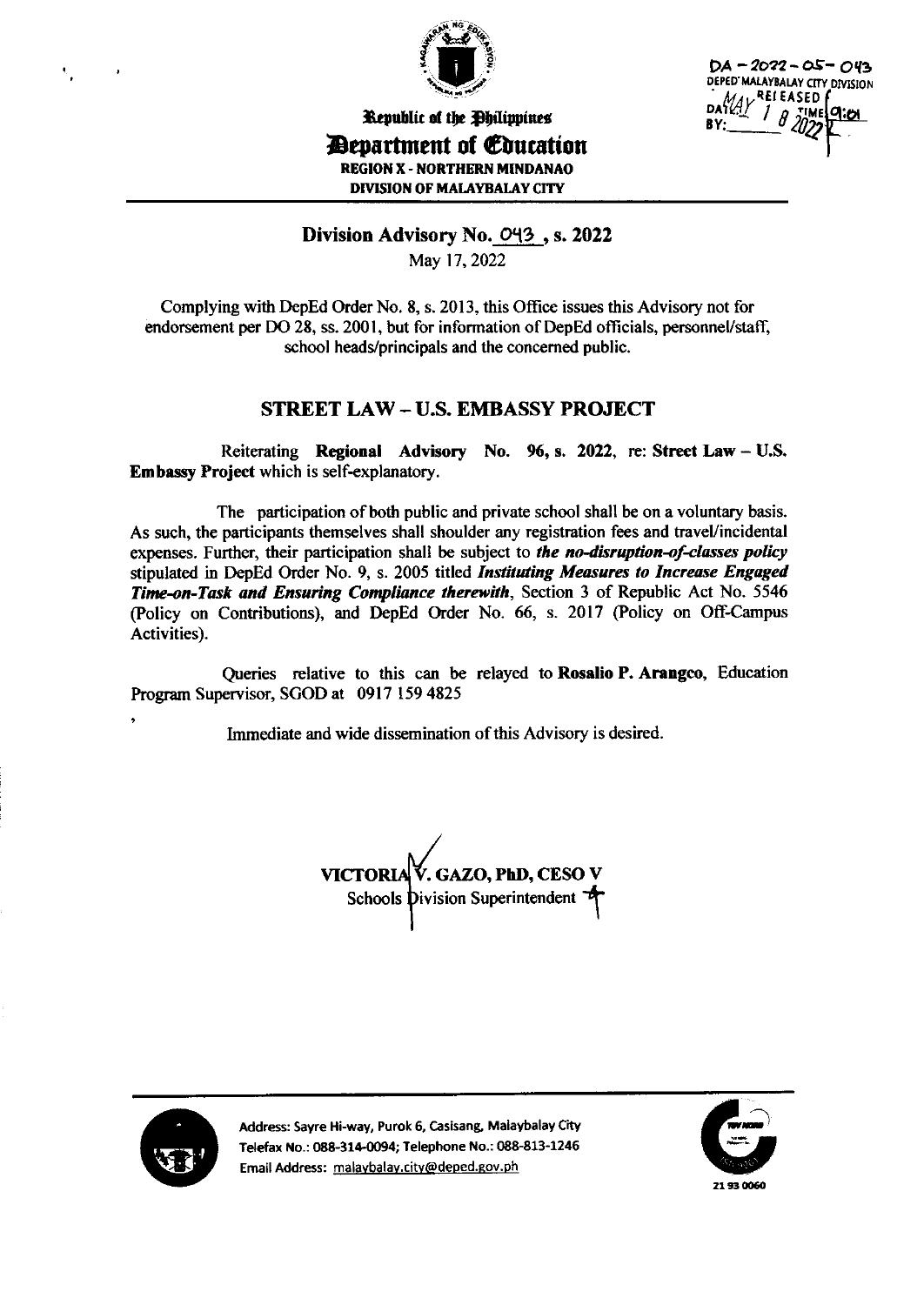

Republic of the Ohilippines **Bevartment of Coucation** REGION X - NORTHERN MINDANAO  $M_3$ 

2012-5198 **JENT OF EDUCATION** 

### Regional Advisory No.  $\frac{96}{15}$ , s. 2022 May 4, 2022 Complying with DepEd Order No. 8, s. 2013, this Office issues this Advisory not for endorsement per DO 28, s. 2001, but for the information of DepEd officials, personnel/staff, and the concerned public. (Visit deped 10.com)

STREET LAW PROGRAM - U.S. EMBASSY PROJECT

Sultan Nasser D. Sampaco, president of Jamiatu Marawi Al - Islamia Foundation, Inc., is inviting school heads or any senior faculty from public and private schools to a virtual forum on "Understanding Reasonable Accommodation from the Lens of the United States and the Philippines" on June 21.

The participation of both public and private schools shall be on a voluntary basis. As such, the participants themselves shall shoulder any registration fees and travel/incidental expenses. Further, their participation shall be subject to the no-disruption-of-classes policy stipulated in DepEd Order No. 9, s. 2005 titled Instituting Measures to Increase Engaged Time-on-Task and Ensuring Compliance therewith, Section 3 of Republic Act No. 5546 (Policy on Contributions), and DepEd Order No. 66, s. 2017 (Policy on Off-Campus Activities).

Attached are the letter of invitation and the program of activity for reference.

This Office directs the immediate and wide dissemination of this Advisory.

ATCH: As stated To be indicated in the Perpetual Index under the following subjects: **INVIDATIONS FORA** 

HRDD/gina



DepEd Regional Office X, Zone 1, Upper Balulang, Cagayan de Oro City (088) 856-3932 | (088) 881-3137 | (088) 881-3031 Department of Education Region 10 region10@deped.gov.ph http://deped10.com

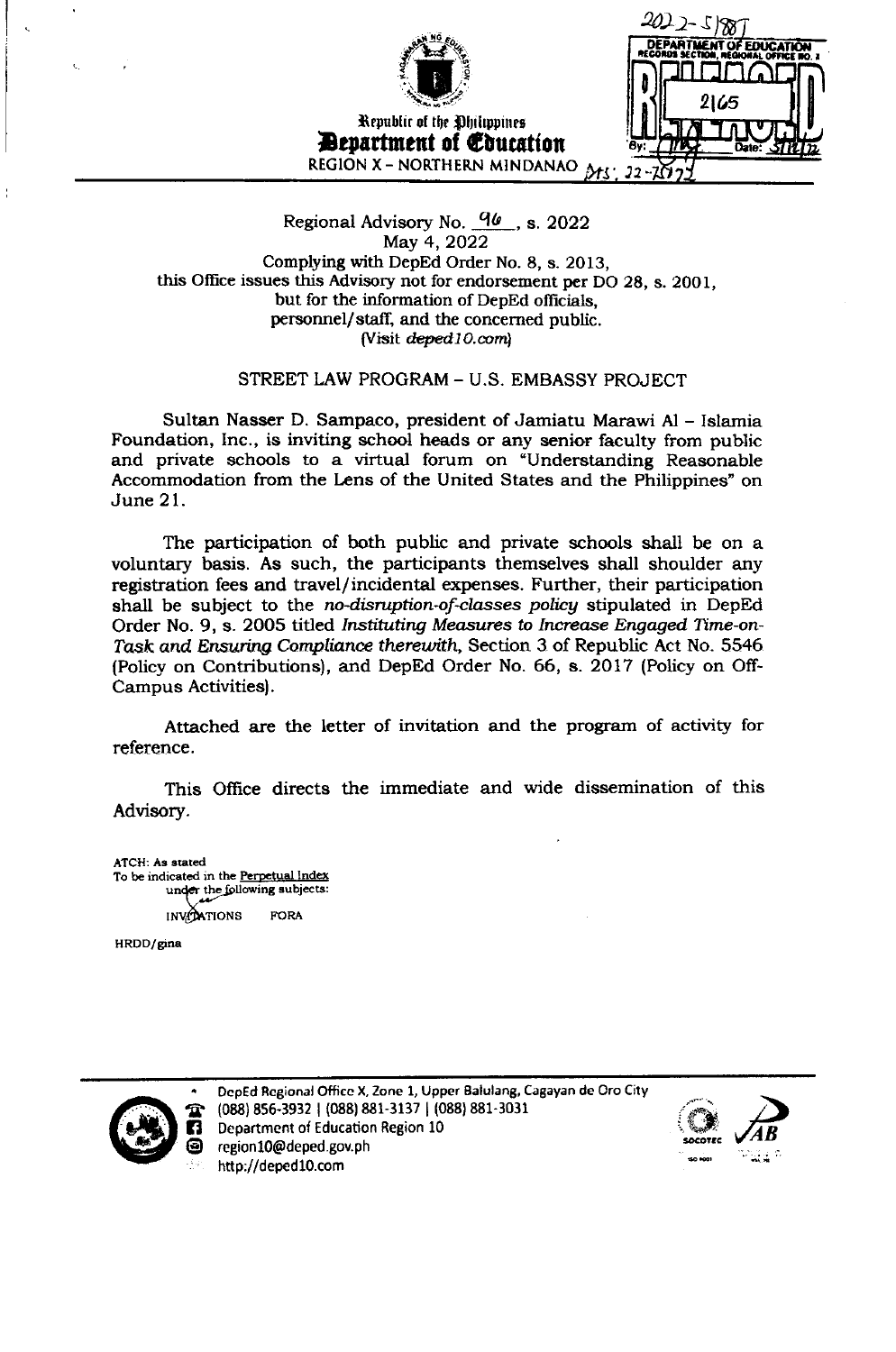4/26/22, 3:11 PM officiuoation Mail - Street Law Program-U.S. Embassy Project **DEPARIMENT**  $22 - \frac{14829}{ }$ AFR 27 2022 Debartment of Education Region 10 <region10@deped.gov.ph> :27 **Street Law Program** <del>.S. Embassy Project</del> 1 message

Sampaco Wilhelma <acadaccophils@gmail.com> To: region10@deped.gov.ph Cc: PacamalanNY@state.gov

Sun, Apr 24, 2022 at 11:21 PM

April 25, 2022

## Dr. Arturo B. Bayocot

**Regional Director** Department of Education Region X-Northern Mindanao Cagayan de Oro City

### **Dear Director Bayocot:**

Greetings of peace!

We are pleased to inform you that Jamiatu Marawi Al-Islamia Foundation, Inc., in partnership with the U.S. Embassy Philippines and with the support of the National Council on Disability Affairs, will be launching a virtual forum, "Understanding Reasonable Accommodation from the Lens of the United States and the Philippines, on June 21, 2022.

This forum is a major component of the year-long "Street Law Program: Promoting Academic Accommodation in the Philippines." The advisory request on this program has been approved and posted on the Department of Education's website. Please refer to Advisory No. 030, s. 2022.

This initiative leverages the U.S. State Department's "Social Inclusion and Opportunity for All" policy to raise awareness of the rights of Persons with Disabilities (PWDs) in the Philippines. In particular, the project supports a meaningful application of reasonable accommodation in school policies as enshrined in the Philippines' Magna Carta for Persons with Disabilities Act.

This one-year program focuses on the school administrators, both in public and private institutions, as its direct participants. Given this advocacy and the projects' support to the country's Magna Carta for Persons with Disabilities Act, may we humbly request assistance from your office to encourage all schools within your jurisdiction to send a participant, preferably an administrator or a senior faculty, on or before June 1, 2022. Attached is the forum's program. If you have clarifications, feel free to contact us.

We are hoping for favorable action in this regard. Thank You.

Sincerely,

<u>alban y</u>

**Sultan Nasser D. Sampaco** President Jamiatu Marawi Al-Islamia Foundation, Inc.

https://mail.google.com/mail/u/0/?ik=6baa5dcf74&view=pt&search=atl&permthid=thread-f%3A1731062683522005170%7Cmsq-f%3A1731062683... 1/2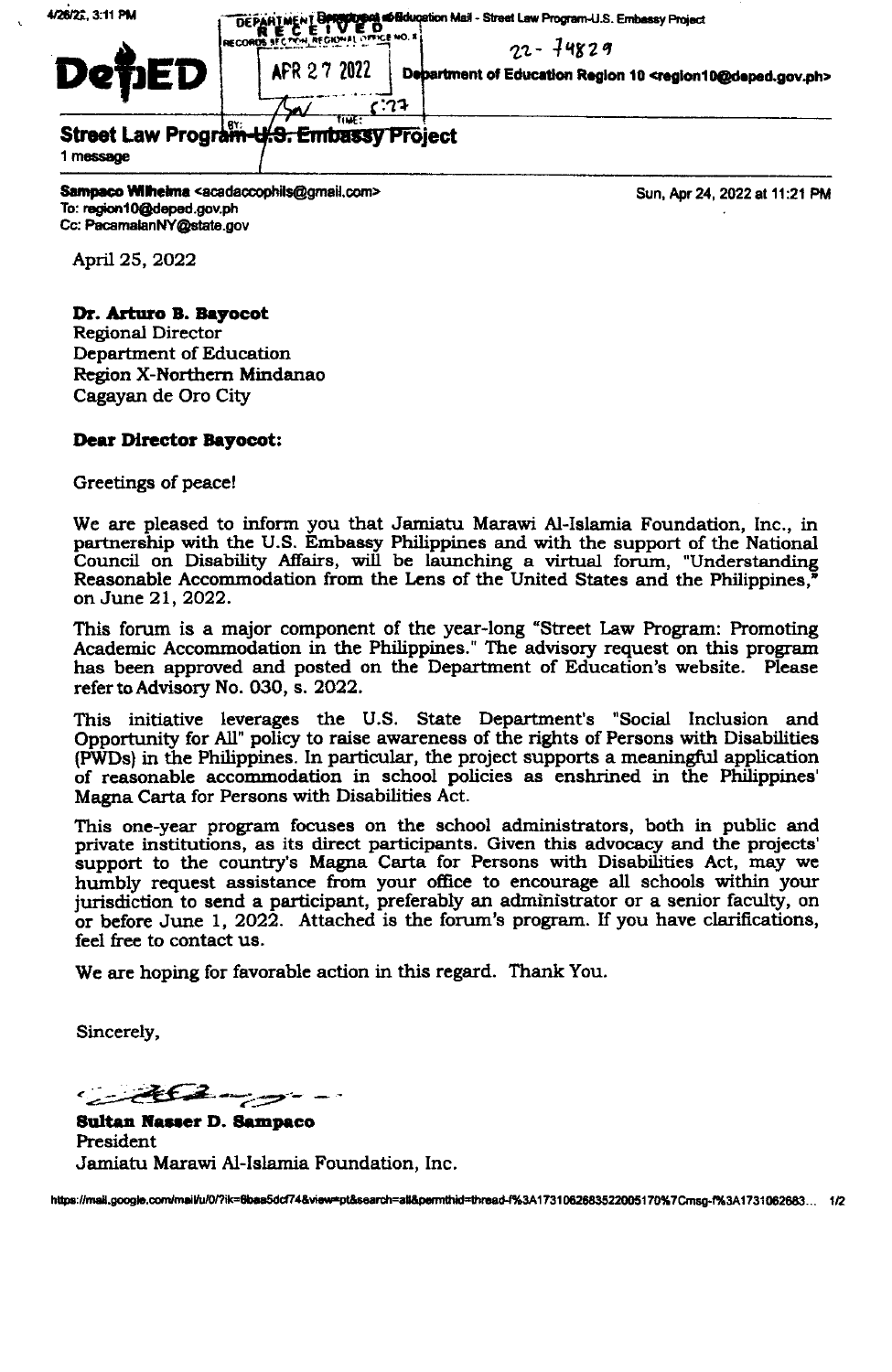$\ddot{\phantom{1}}$ 

 $\frac{1}{3}$ 

 $\begin{array}{c} \begin{array}{c} \begin{array}{c} \end{array} \end{array} \end{array}$  $\hat{\vec{r}}$ 

 $\overline{\phantom{a}}$ 

 $\begin{array}{c} \hline \end{array}$ 

 $\overline{1}$ 

 $\overline{\phantom{a}}$ 

 $\begin{array}{c} \hline \end{array}$ 

 $\overline{\phantom{a}}$ 

 $\overline{\phantom{a}}$ 

 $\begin{array}{c} \begin{array}{c} \begin{array}{c} \end{array} \end{array} \end{array}$ 

#### Marawi City

in<br>1976 - Paul St<mark>agorsc</mark>hilder .<br>המודע המדינות המוצר של המודע המודע המודע המודע המודע המודע המודע המודע המודע המודע המודע המודע המודע המודע המו

 $\ddot{\phantom{a}}$ 

## 2 attachments

Letter to DepED Regional Director (1).docx

Draft-Program-for-May (1) - Copy.docx<br>14K

https://mail.google.com/mail/u/0/?ik=6baa5dcf74&view=pt&search=all&permthid=thread-f%3A1731062683522005170%7Cmsg-f%3A1731062683... 2/2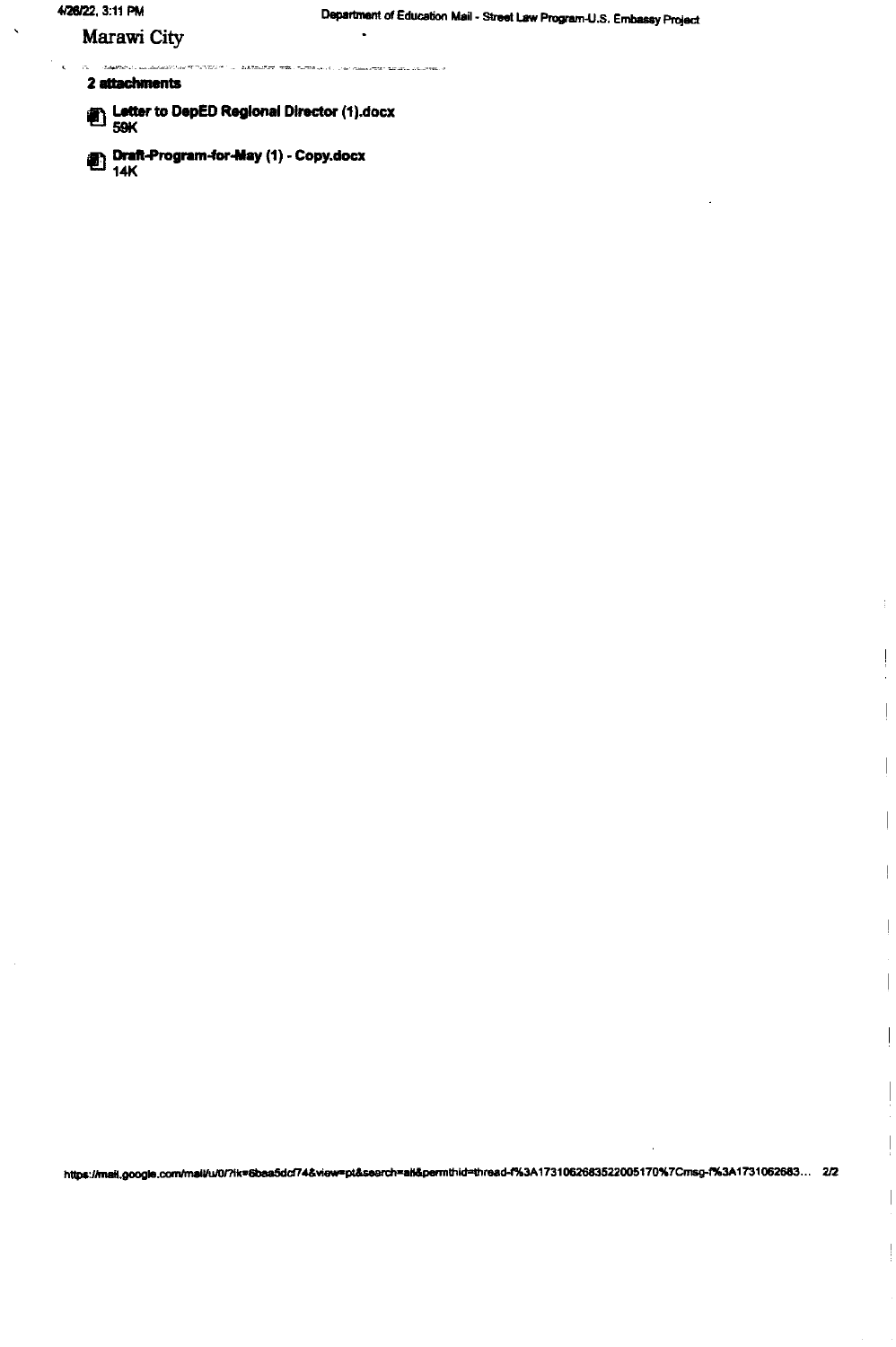

Jamiatu Marawi Al-lslamia Foundation Moncado Kadingilan, Marawi City Satellite Ofice: Sabayle Street, Saray, lligan City iamiatumarawi@gmail.com \* School ID No. 478018\* SEC Reg. # HN094-00162\*TIN 004



April 25, 2022

Dr. Arturo B. Bayocot Regional Director Department of Education Region X-Northern Mindanao Cagayan de Oro City

### Dear Director Bayocot:

Greetings of peacel

We are pleased to inform you that Jamiatu Marawi Al-Islamia Foundation, Inc., in partnership with the U.S. Embassy Philipplnes and with the support of the National Council on Disability Affairs, will be launching a virtual forum, 'Understanding Reasonable Accommodation from the Lens of the United States and the Philippines," on June 21, 2022.

This forum is a major component of the year-long "Street Law Program: Promoting Academic Accommodation in the Philippines." The advisory request on this program has been approved and posted on the Department of Education's website. Please refer to Advisory No. 030, s. 2022.

This initiative leverages the U.S. State Department's "Social Inclusion and Opportunity for All" policy to raise awareness of the rights of Persons with Disabilities (PWDs) in the Philippines. In particular, the project supports a meaningful application of reasonable accommodation in school policies as enshrined in the Philippines' Magna Carta for Persons with Disabilities Act.

This one-year program focuses on the school administrators, both in public and private institutions, as its direct participants. Given this advocacy and the projects' support to the country's Magna Carta for Persons with Disabilities Act, may we humbly request assistance from your office to encourage all schools within your jurisdiction to send a participant, preferably an administrator or a senior faculty, on or before June 1, 2022. Attached is the forum's program. If you have clarifications, feel free to contact us.

We are hoping for favorable action in this regard. Thank You.

Sincerely,

FEC2

Sultan Nasser D. Sampaco President Jamiatu Marawl Allslamia Foundation, lnc., Marawi City